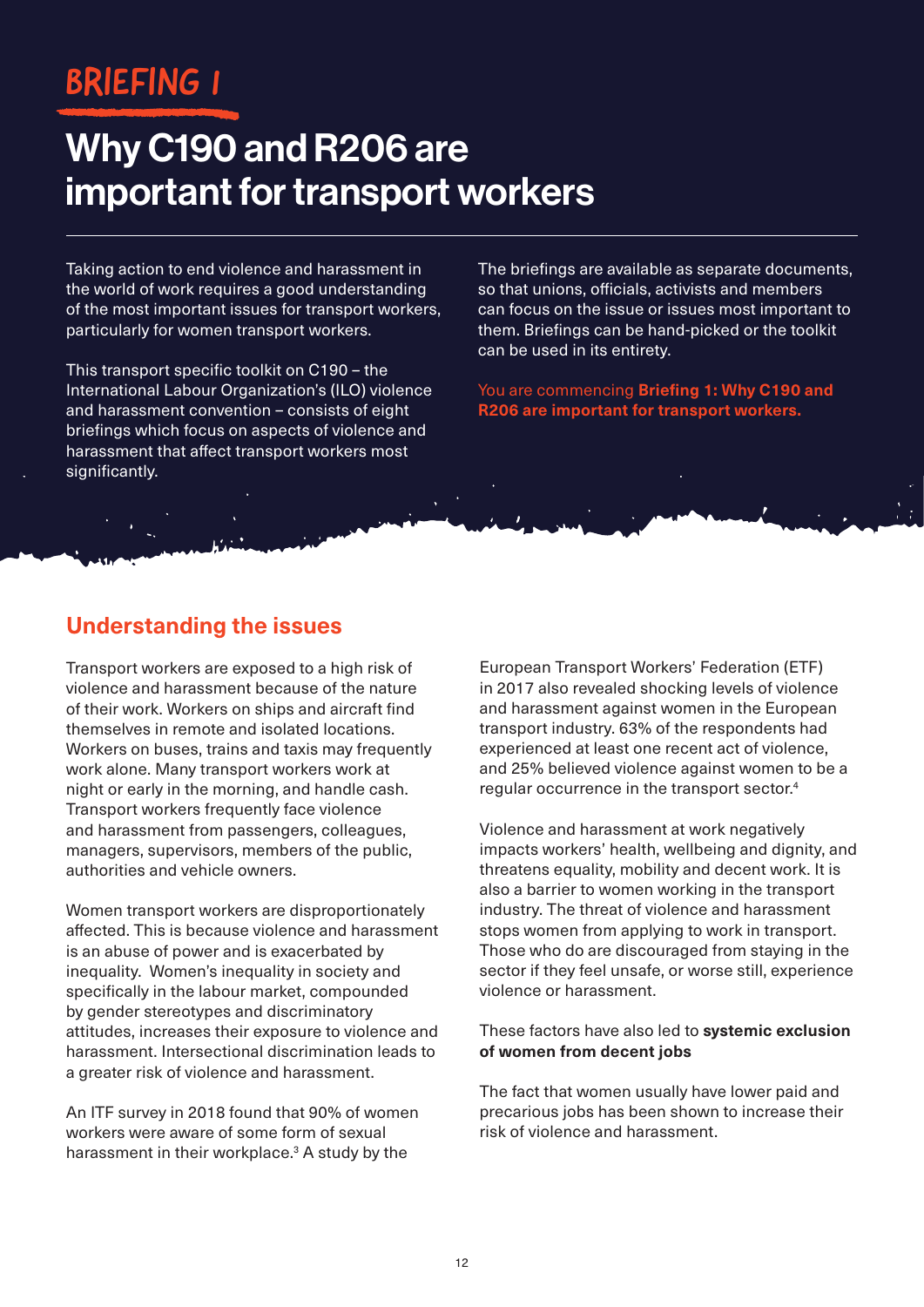### **Factors leading to systemic exclusion of women from decent jobs**



Adequate sanitation facilities



Working alone and in isolation



Informal or working in precarious conditions



Changes in the world of work





*According to the ILO: "Violence against transport workers is one of the most important factors limiting the attraction of transport jobs for women and breaking the retention of those who are employed in the transport sector." 5*

This imbalance in women's access to transport jobs means that women's concerns and safety needs are often ignored in the design of transport services, increasing women's exposure to violence and harassment when using and working in transport. Transport workers, particularly women workers, are targeted to such an extent that violence and harassment has become normalised in the transport industry. The ETF survey also found that 26% of respondents believed harassment to be simply "part of the job".<sup>6</sup>

Women are often afraid to report violence and harassment or are blamed when they do (known as victim blaming). Often employers have no policy to deal with violence and harassment which means that violence and harassment is underreported, and many women suffer in silence.

Transport workers are frequently exposed to violence and harassment from third parties, including customers, passengers, members of the public, authorities and vehicle owners.

*"I always get offensive remarks from passengers when I deny them to travel for free. They say things like bitch, whore, haven't you had any dick in a while? I have even been spat at two times when denying free riders. Violence has been close when I refused. It is an intimidating atmosphere and verbal insults occur in most cases when I refuse passengers to ride for free." — Bus Driver, Sweden7*

**Working alone and in isolation** – for example, at night, on a ship, at quiet times and on routes where crime is common and particularly when **handling money or valuable cargo** – exposes workers to an increased risk of violence and harassment.

Many transport workers work irregular or unsociable hours when public transport is limited, and employers rarely provide safe and accessible transportation to and from work where needed. This exposes workers to violence and harassment on their **commute to and from work.**

*"For example, on a public holiday I arrived half an hour late, because there were no taxis available that day and they summoned me to a disciplinary process. Now I've had to ride my bike at 3:00am in a city where they kill you for a cell phone. I must go out and risk my life to try to get to my job quickly. The other day I fell, and I had to work with a wounded knee all day (...) the company should be more humane." - Woman Ticket Seller, Colombia8*

Many transport workers also do not have **adequate sanitation facilities** at work. Poorly sited toilets in unsafe places, lack of separate toilets for women or no toilets at all often result to exposure to violence or the threat of violence (including gender-based violence such as rape, sexual harassment and offensive graffiti). This is a daily reality for transport workers and adds to their fear, vulnerability and stress, particularly women transport workers and also impacts their health dignity.9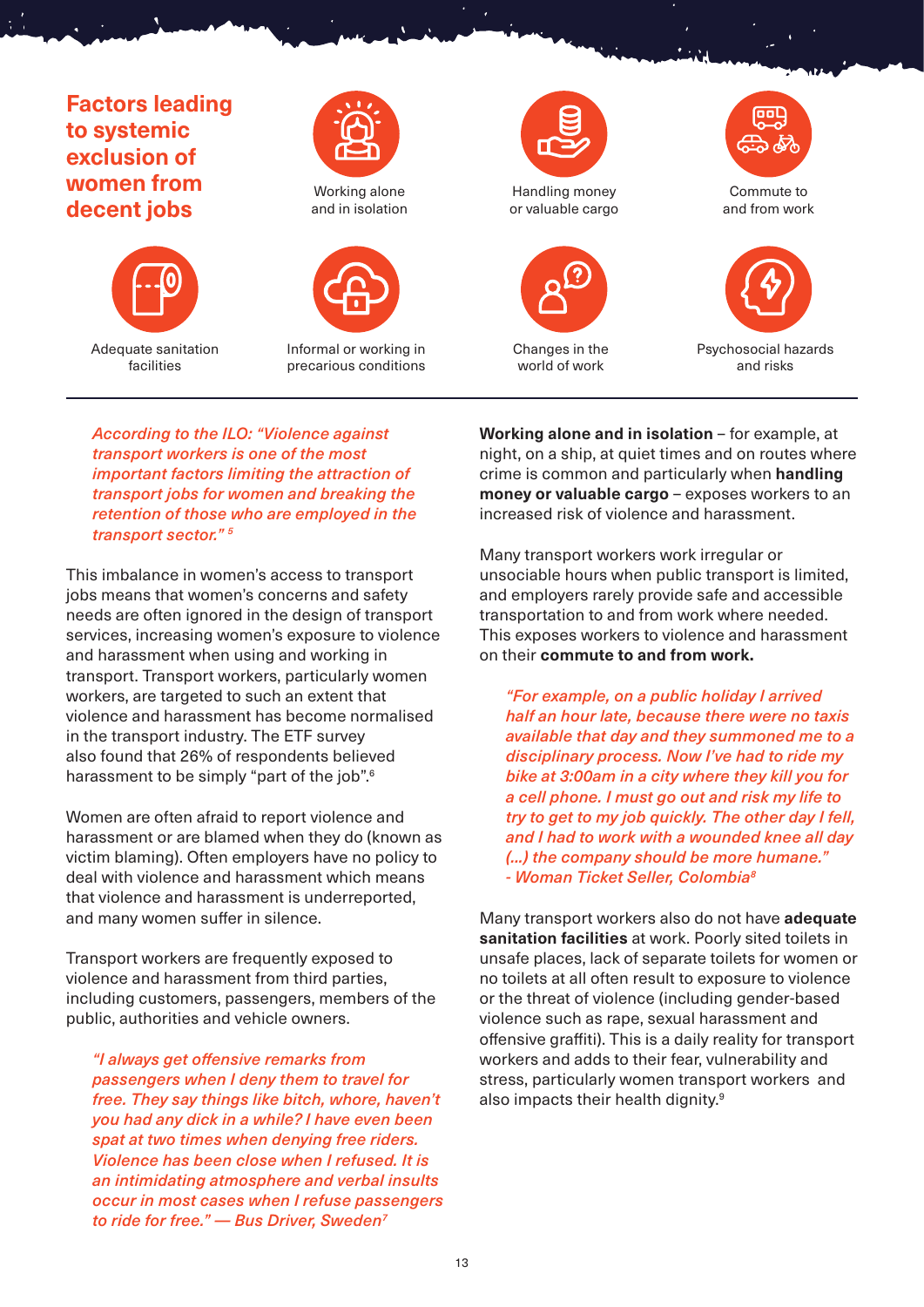*"This one incident happened at bus depot in my division, a woman bus conductor had to 'go to toilet' but since there was no women only toilet at the bus depot, she went in open behind the Depot building in darkness, a passenger followed her, she was lucky to get alarmed at the right time and screamed for help." – Woman Bus Conductor, India10*

Many of the world's transport workers are **informal or working in precarious conditions**, with women overrepresented in the most precarious forms of informal work. Precarious employment and informality increase exposure to all types of violence and harassment, particularly sexual coercion.

*"I was asked for sexual favour from my superior and when I refused, he insulted me saying that "don't pretend to be so moral, I know women from your caste are easy." – Woman Transport Worker, India11*

**Changes in the world of work** including restructuring and privatisation have contributed to a rise in informal, precarious and nonstandard forms of employment (NSFE) including outsourcing, contract work and gig economy work. This has eroded workers' rights and working conditions, leading to inadequate safety measures, greater difficulty for workers to report incidents, and a lack of clarity around who is responsible for workers' safety which has increased the risk of violence and harassment.

#### *"I will give you a bigger percentage if you sleep with me', the driver told me." – Woman Taxi Conductor, Uganda12*

Transport workers also face **psychosocial hazards and risks** that expose them to violence and harassment. These include anything in the design, management or organisation of work that could cause psychological harm or stress such as:

- Inadequate reporting procedures and policies.
- Limited security measures and understaffing (for example, workers are forced to act as security guards with passengers) and a lack of physical protection measures such as panic buttons, protective screens and CCTV.
- Working environments where workers are forced into aggressive competition with each other.

*"I don't have a bed on the train to take a rest. I have to sleep beside the toilet, using a sheet as a curtain to make a partition between the passengers and myself." – Woman train host, Thailand13*

The male-dominated reality of the transport sector is also a factor in why women transport workers are disproportionately affected by violence and harassment. In many countries, women are underrepresented in the industry, and it is still considered by many as 'no place for women'.

*"One day, when I was using the men's toilet, since there was no specific one for women, a colleague opened the door from the outside. Many colleagues had access to the toilet's keys. I reported my sad experience to my male colleague. I said that I would use the airport's passenger toilets that have separate facilities for men and women, for as long as the company did not provide a toilet for women workers. Until this time, I had felt that he saw me as his colleague. Then he patted me on the shoulder and said, "Love, for you to stay here, you're going to have to learn to pee standing up. This is a man's place!" – Woman aircraft marshaller, Brazil <sup>14</sup>*

Violence and harassment are frequently used to signal opposition to women working in a 'man's world' in roles that are not traditionally 'female' or in senior positions. The concentration of women in precarious, lower paid and lower status roles in the industry means that women have less power and access to leadership positions, generating a climate for abuse of power, leading to violence and harassment. Women have limited protection and employers often dodge accountability for worker safety.

*"It's difficult to prove workplace violence, it happens in areas where there are no cameras, and is a 'he said, she said' situation. And the man is often in a position of power." – Woman transport worker, Norway15*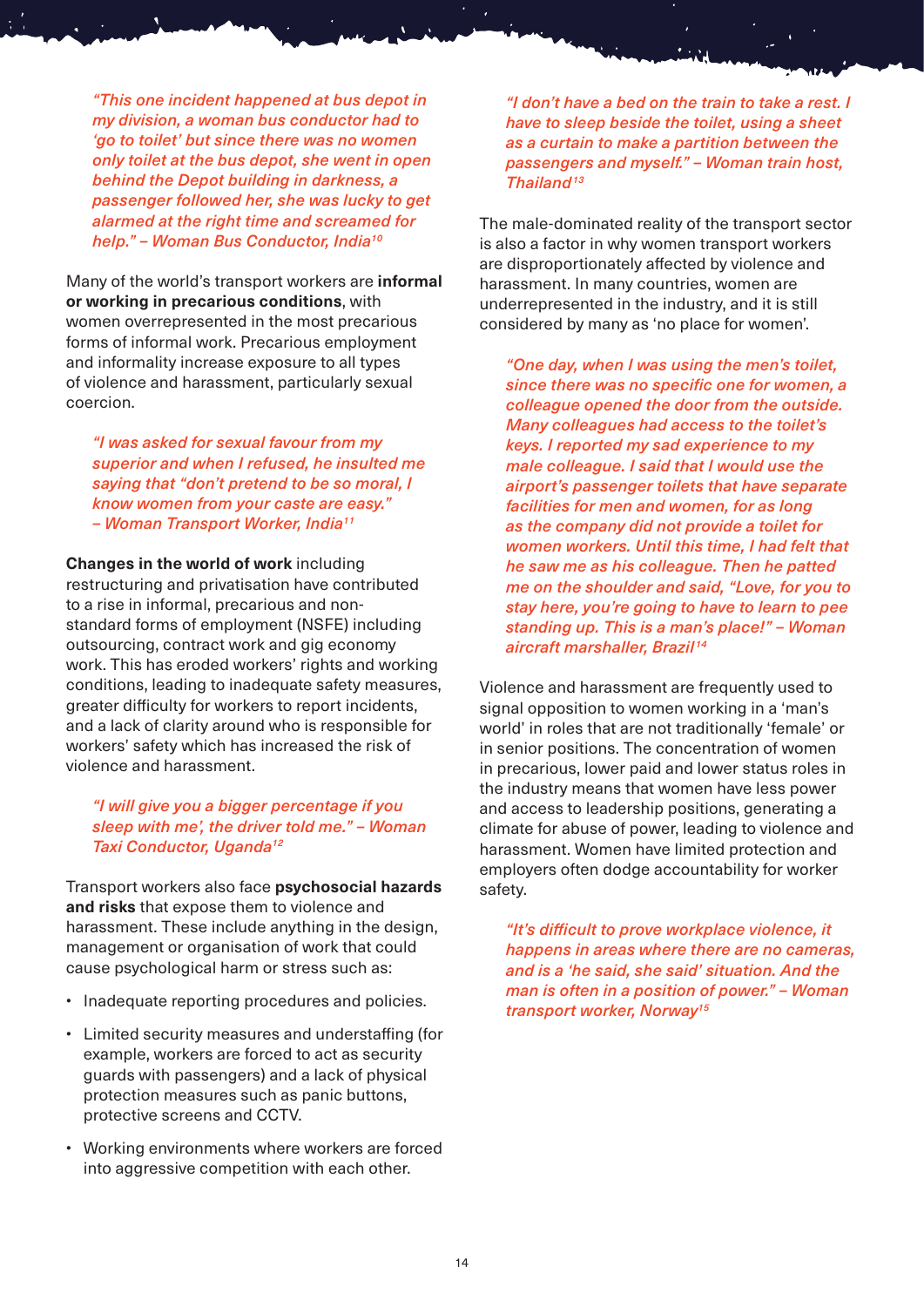### **How C190 can help**

C190 recognises that violence and harassment is incompatible with decent work and is a threat to equal opportunities for all.<sup>16</sup> The link between violence and harassment and **systemic exclusion of women from decent jobs** is also referenced.<sup>17</sup>

The **Preamble of C190** states: *"Recognising that violence and harassment… prevent persons, particularly women, from accessing, and remaining and advancing in the labour market".18* Women's disproportionate exposure to violence and harassment affects women's participation in jobs in transport.

Violence and harassment is defined as a range of behaviours and practices **(Article 1, C190)**. This is important for transport workers because the forms of violence and harassment they frequently face are generally dismissed and normalised as less extreme forms of intimidation and harassment. But these forms of violence and harassment take place over extensive periods as part of an escalating cycle of violence and can have equally devastating effects.

C190 takes a gender-responsive approach and includes gender-based violence and harassment **(Article 1, C190)**. Women transport workers are disproportionately affected by violence and harassment because transport is a maledominated sector, defined by unequal power relations.

All workers are covered by the convention, including in the informal economy and in private sectors **(Article 2, C190)**. Many of the world's transport workers are informal. The transport sector is also facing increasing privatisation, which has led to an increase in NSFE, defined by precarious work arrangements and avoidance of accountability for worker safety. These conditions expose workers to violence and harassment. The Convention has a broad scope, covering public and private spaces **(Article 3, C190)**. Public spaces are the physical workplace for many transport workers.

Commuting, work-related trips and travel and sanitation are included as part of the world of work **(Article 3, C190)**. Many transport workers work irregular or unsociable hours when transport to travel to and from work is limited or not operating. Employers rarely provide safe and accessible transport to and from work where needed, meaning workers often face violence and harassment on their commute to and from work. For many transport workers, their workplace is mobile and may also be their accommodation (e.g., maritime, trucking, rail, bus, civil aviation). Many transport workers also lack safe access to clean toilets, which puts their health and safety at risk. For many transport workers, this problem is amplified because their workplace is a public place.

Third party violence is acknowledged and included **(Article 4, C190)**. This is significant for transport workers as many transport workers are in workplaces where their work circumstances expose them to increased risk of violence from third parties – including from customers, passengers, members of the public, authorities and vehicle owners.

C190 highlights the importance of taking an *'inclusive, integrated and gender-responsive approach.'* **(Article 4, C190)**. Women's empowerment needs to be at the heart of the solution. This includes removing barriers for women's employment and addressing **systemic exclusion of women from decent jobs.** This is vital for women transport workers, becausegenderbased violence and harassment contributes to **systemic exclusion of women from decent jobs** in the transport sector.

Transport is recognised as one of the sectors in which exposure to violence and harassment is more likely **(Paragraph 9, R206)**.

Domestic violence is recognised as a world of work issue. This is a breakthrough as the impact of domestic violence can spill over into the world of work. Unions can negotiate for employers to take measures to support those affected by domestic violence **(Article 10, C190)**.

The Convention gives governments, employers, and trade unions responsibilities to deal with violence and harassment at work. Governments should adopt laws, regulations, and policies. Employers and trade unions should address violence and harassment through workplace policies, collective bargaining agreements and occupational safety and health (OSH) management. R206 gives more detailed guidance.

**Unions should make sure these important aspects of C190 for transport workers are properly integrated into negotiations for its implementation at the national and local level.**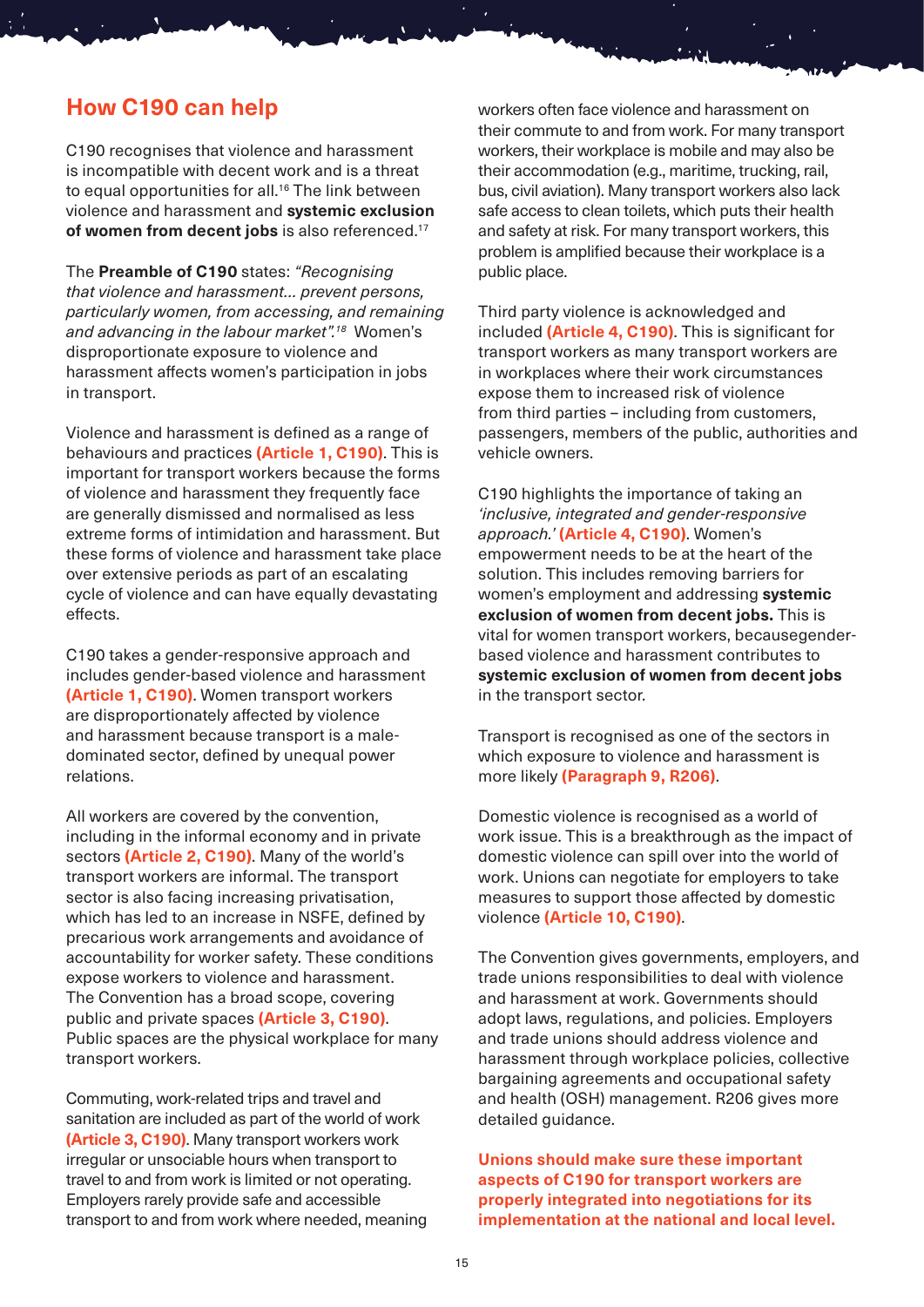### **Strengthening women's employment and equal opportunities in urban public transport**

In 2019, the ITF and the International Association of Public Transport (UITP) signed a groundbreaking joint agreement to strengthen women's employment and equal opportunities in public transport. The agreement provides a comprehensive framework which can be used by employers and unions to negotiate equality measures in workplaces.

The agreement presents practical recommendations in nine areas, one of which

is 'health and safety at work'. The practical recommendations for addressing violence and harassment include:

- · A clear process and guidelines for reporting violence against women.
- · Training on violence against women for workers and management.
- · Implementation of practical measures to address violence at work.
- · Implementation of women's advocacy programmes in workplaces.
- · Consideration of safety when travelling to and from work and what measures would be appropriate.

Read the [ITF/UITP Positive Employer Gender](https://www.itfglobal.org/en/reports-publications/itfuitp-positive-employer-gender-policy)  [Policy.](https://www.itfglobal.org/en/reports-publications/itfuitp-positive-employer-gender-policy) 

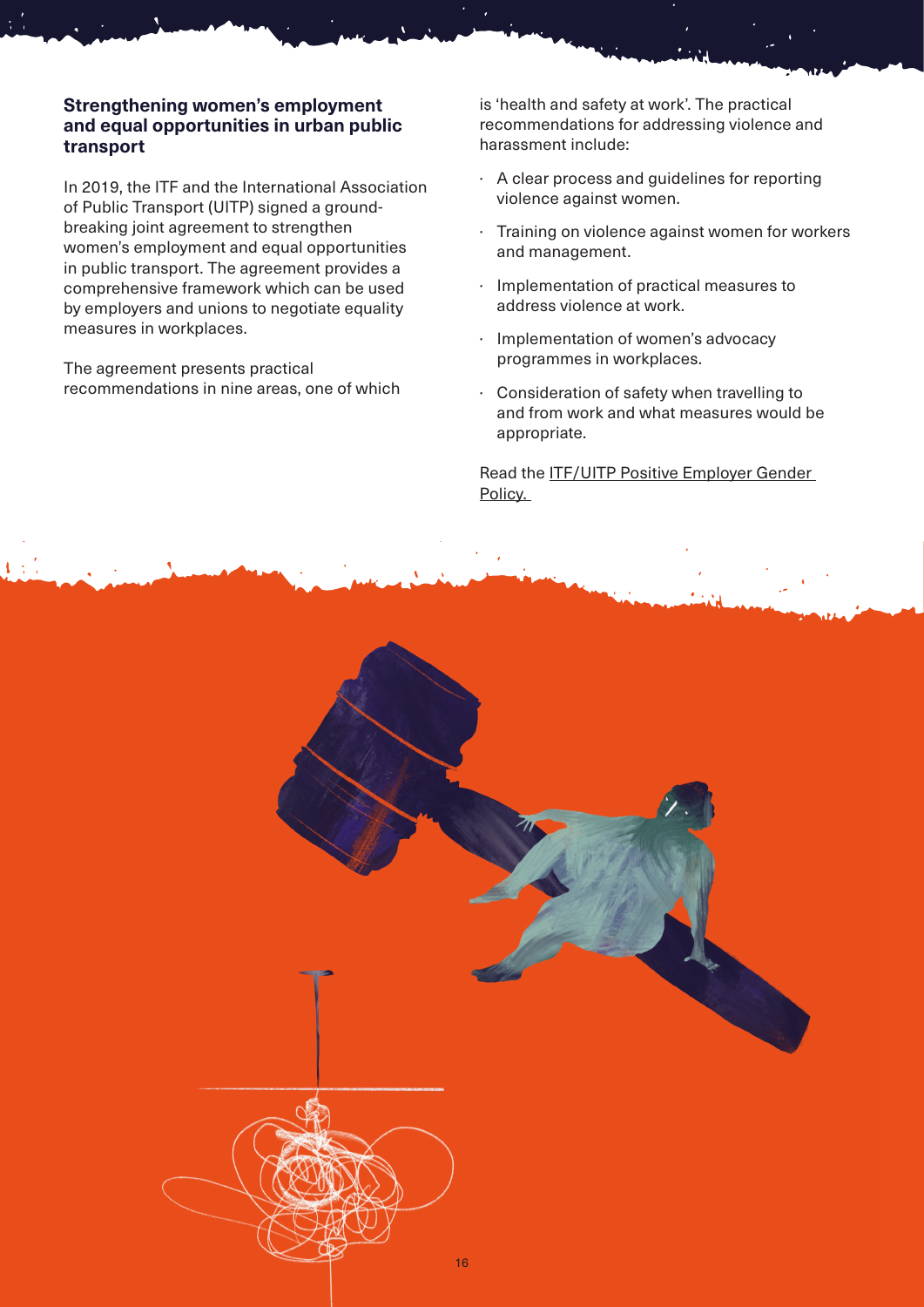# ACTIVITY TO ENCOURAGE UNION ACTION

# Facilitator notes

## **Aim**

The aim of this activity is to encourage participants to understand why C190 is important for transport workers, and to consider how it can be used to take union action in campaigns and negotiations with stakeholders at different levels.

### **Tasks**

This activity is in two parts.

**Part 1:** Organise participants into small groups. Ask them to consider the questions and write down their thoughts.

**Part 2:** Ask participants to read the briefing 'Why C190 and R206 are important for transport workers', then ask each group to draw a table with three columns and discuss the questions of the activity, noting down their answers in the appropriate column. Ask each group to report back on their discussion.

**For more information see the 'Joint Global Union Toolkit':**

- **· For more information on violence and harassment see Section 1.1, 1.3, 1.5.**
- **· For more information about concrete action points that unions can take see Section 2.**

# **Activity**

### **Aim**

This activity will help to better understand why the adoption of C190 is important for transport workers. It will also help us to consider how we can use C190 and R206 as tools in lobbying governments and negotiating with employers.

### **Tasks**

### **Part 1**

Working in small groups, consider the following questions based on your experience and union's activities:

- · Do workers in your workplace or sector frequently face violence and harassment?
- · What forms of violence and harassment are workers being exposed to?
- · Has the union taken up the issue?
- · If so, what action have they taken? If not, why not?

Note down your responses to the questions and then feed back to the group.